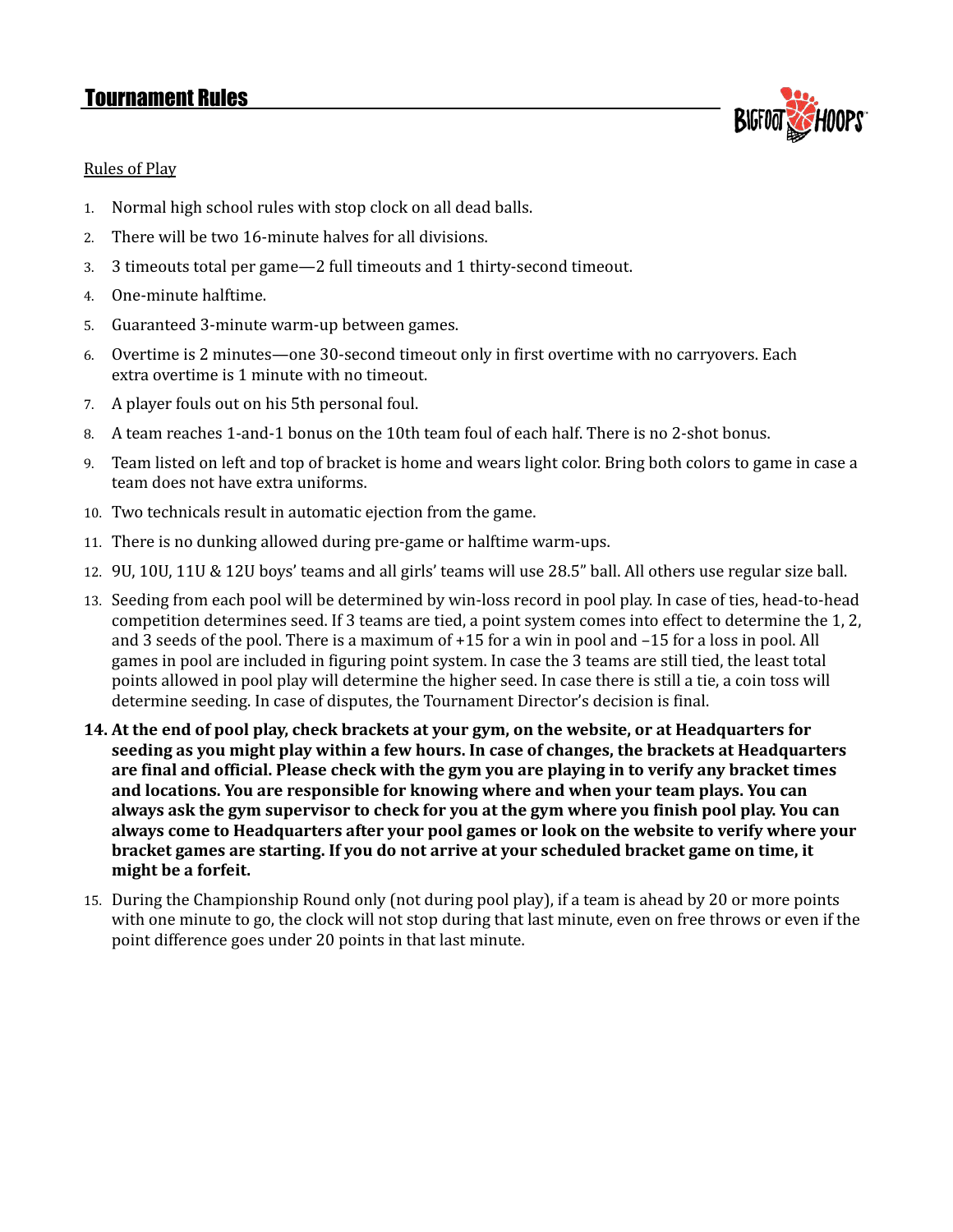### Age/Grade/Division Rules

#### For all teams - bring proof of age & grade for all of your players with you to the tournament. This is important.

- 1. A player can participate in a maximum of two age/grade divisions and a maximum of two teams per tournament, as long as they meet the age/grade requirements for both divisions. They cannot play on two teams in the same age/grade division. If a team loses, a player cannot switch to another team still in competition.
- 2. For all divisions, all players participating in bracket play must have participated in at least one of the team's pool games.
- 3. **Age/Grade Qualifications by Division:** Ages are based on the grade players are in during the 2020-2022 school year. Age determining date is 9/1/2022 (September 1, 2022).
	- **9U/3rd Grade:** Players in the 3rd grade can be 9 or 10 years old, but cannot turn 11 before 9/1/2022. Players in the 4th grade who want to play down into the 3rd grade division cannot turn 10 before 9/1/2022.
	- **10U/4th Grade:** Players in the 4th grade can be 10 or 11 years old, but cannot turn 12 before 9/1/2022. Players in the 5th grade who want to play down into the 4th grade divisions cannot turn 11 before 9/1/2022.
	- **11U/5th Grade:** Players in the 5th grade can be 11 or 12 years old, but cannot turn 13 before 9/1/2022. Players in the 6th grade who want to play down into the 5th grade division cannot turn 12 before 9/1/2022.
	- **12U/6th Division:** Players in the 6th grade can be 12 or 13 years old, but cannot turn 14 before 9/1/2022. Players in the 7th grade who want to play down into the 6th grade division cannot turn 13 before 9/1/2022.
	- **13U/7th Grade:** Players in the 7th grade can be 13 or 14 years old, but cannot turn 15 before 9/1/2022. Players in the 8th grade who want to play down into the 7th grade division cannot turn 14 before 9/1/2022.
	- **14U/8th Grade:** Players in the 8th grade can be 14 or 15 years old, but cannot turn 16 before 9/1/2022. Players in the 9th grade who want to play down into the 8th grade division cannot turn 15 before 9/1/2022.
	- **15U/9th Grade:** Players in the 9th grade can be 15 or 16 years old, but cannot turn 17 before 9/1/2022. Players in the 10th grade who want to play down into the 9th grade division cannot turn 16 before 9/1/2022.
	- **16U/10th Grade:** Players in the 10th grade can be 16 or 17 years old, but cannot turn 18 before 9/1/2022. Players in the 11th grade who want to play down into the 10th grade division cannot turn 17 before 9/1/2022.
	- **17U / Varsity:** The boys' 17U & girls' Varsity divisions are actually "open divisions," where unsigned seniors with remaining high school eligibility can play. However, players cannot turn 20 before 9/1/2022. Unsigned seniors can play if they have not committed in writing to play for a college at any level. Unsigned prep school players are also eligible to play in our tournaments. If a player has signed a letter of intent and you think they will not qualify because of grades, they still cannot play. The tournament management has the right to exclude any senior from playing. No player who has attended junior college or college may play in this event.

#### Penalties

If a player is found to be in violation of the rules above after an event has started, the situation will be referred to the Tournament Director for an official ruling on the penalty to be assessed - up to and including possible expulsion from the tournament. However:

- If any team or player violates any of the above rules, those games where the rules were violated will be deemed as a 15-0 loss. If a game has already taken place in bracket play and the above rules are broken, that team will be eliminated.
- Any player who is associated with the breaking of the above rules will have to sit for at least one game. If a player is found to be over age, they cannot play in that age group. If they have been found to play illegally on two teams and are the correct age, they must sit at least one game and then play only on one team for the remainder of the tournament.
- If the tournament has progressed and a team forfeits per the breaking of a rule, the tournament director will decide the progression of another team advancing.
- For ejection for fighting there is no alternative to being removed from the tournament.

## *The Tournament Director will have the final say regarding any disputes. This tournament is for the kids—let's always keep that in mind.*